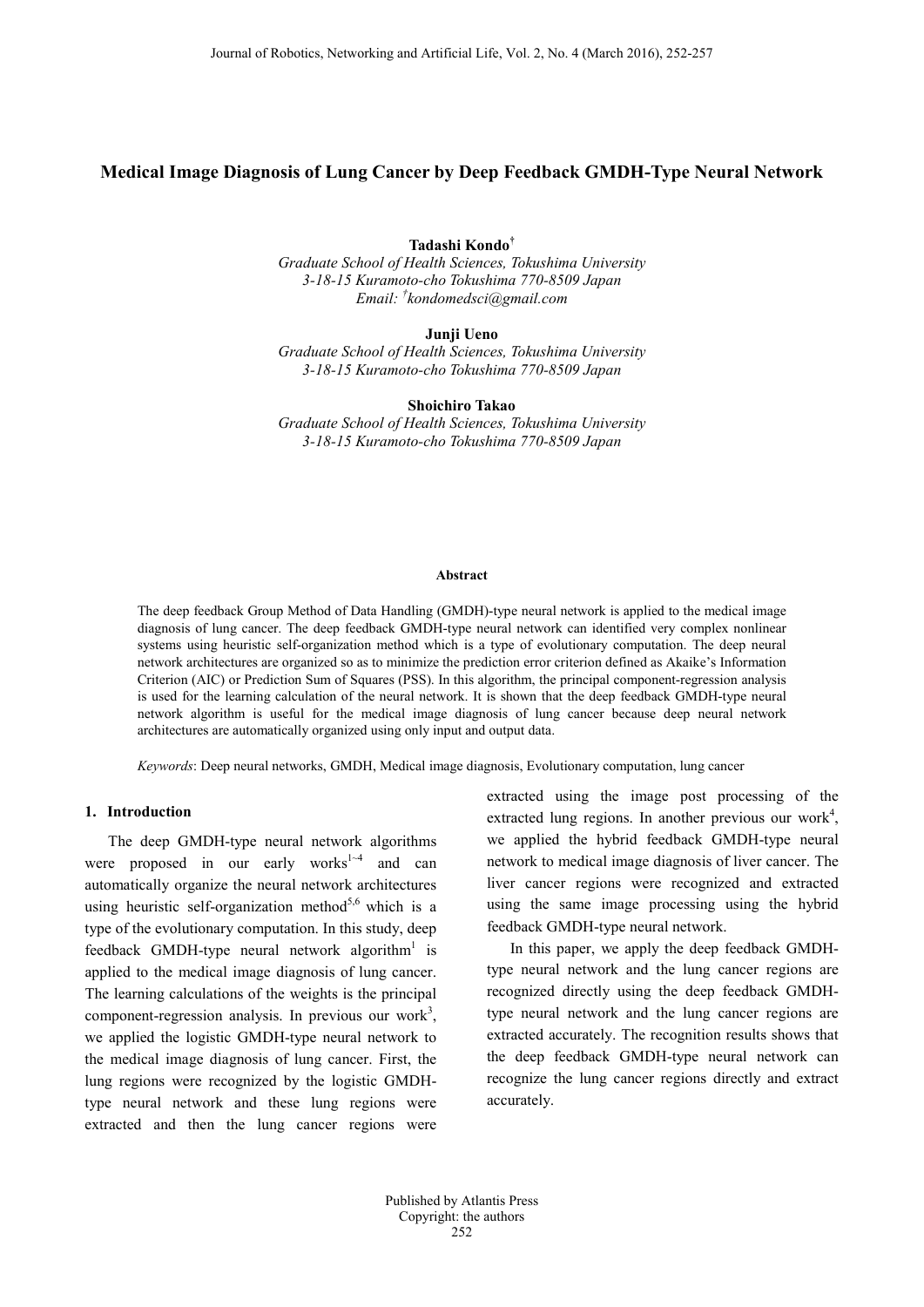*Tadashi Kondo, Junji Ueno. Shoichiro Takao*

# **2. Deep feedback GMDH-type neural network**<sup>1</sup>

The architecture of the deep feedback GMDH-type neural network used in this paper has a feedback loop as shown in Fig.1.

### **2.1** *First loop calculation*

First, all data are set to the training data. Then the architecture of the input layer is organized.

# **2.1.1** *Input layer*

 $u_j = x_j \quad (j=1,2,...,p)$  (1) where  $x_j$  ( $j=1,2,...,p$ ) are the input variables of the





Fig.1 Architecture of the deep feedback GMDH-type neural network

#### **2.1.2** *Hidden layer*

All combinations of the *r* input variables are generated. For each combination, three types of neuron architectures which are the sigmoid function neuron, the redial basis function (RBF) neuron and the polynomial neuron, are generated and *L* neurons which minimize  $AIC<sup>7</sup>$  and  $PSS<sup>8</sup>$  value are selected for each type of neuron architectures.

# **(1) Sigmoid function neural network**

# **1) The first type neuron**

Σ: (Nonlinear function)

$$
z_k = w_l u_i + w_2 u_j + w_3 u_i u_j + w_4 u_i^2 + w_5 u_j^2 - w_0 \theta_l
$$
 (2)  
*f*: (Nonlinear function)

$$
y_k = \frac{1}{1 + e^{(-z_k)}}
$$
(3)  
2) The second type neuron

Σ: (Linear function)

$$
z_k = w_l u_l + w_2 u_2 + w_3 u_3 + \cdots + w_r u_r - w_0 \theta_l \ (r \leq p) (4)
$$

*f*: (Nonlinear function)  
\n
$$
y_k = \frac{1}{1 + e^{(-z_k)}}
$$
 (5)  
\n(2) Radial basis function neural network  
\n1) The first type neuron  
\nΣ: (Nonlinear function)  
\n $z_k = w_l u_i + w_2 u_j + w_3 u_i u_j + w_4 u_i^2 + w_5 u_j^2 - w_0 \theta_l$  (6)  
\n*f*: (Nonlinear function)  
\n $y_k = e^{(-z_k^2)}$  (7)  
\n2) The second type neuron  
\nΣ: (Linear function)  
\n $z_k = w_l u_l + w_2 u_2 + w_3 u_3 + \cdots + w_r u_r - w_0 \theta_l$  (r *p*) (8)  
\n*f*: (Nonlinear function)  
\n $y_k = e^{(-z_k^2)}$  (9)

# **(3) Polynomial neural network**

# **1) The first type neuron**

- Σ: (Nonlinear function)
- $z_k = w_l u_i + w_2 u_j + w_3 u_i u_j + w_4 u_i^2 + w_5 u_j^2 w_0 \theta_l$  (10) *f* : (Linear function)

$$
(2.011) \times 10^{-4}
$$

$$
y_k = z_k \tag{11}
$$

## **2) The second type neuron**

Σ: (Linear function)

$$
z_k = w_l u_l + w_2 u_2 + w_3 u_3 + \dots + w_r u_r - w_0 \theta_l \quad (r < p) \quad (12)
$$
\n
$$
f: \text{(Linear function)}
$$

$$
(13)
$$

Here,  $\theta_l = 1$  and  $w_i$  (*i*=0,1,2,…,5) and  $w_i$  (*i*=0,1,2,…,*r*) are weights between the input and hidden layer. Weights  $w_i$  ( $i=0,1,2,...$ ) in each neural network architecture are estimated by the principal component-regression analysis.

 $y_k = z_k$ 

## **[Estimation procedure of weight wi ]**

First, values of  $z_k^{**}$  are calculated for each neural network architecture as follows.

#### **a) Sigmoid function neural network**

$$
z_k^{**} = \log_e(\frac{\phi'}{1-\phi'})\tag{14}
$$

**b) RBF neural network**

$$
z_k^{**} = \sqrt{-\log_e \phi'}
$$
 (15)  
c) Polynomial neural network

$$
e^* = \phi \tag{16}
$$

where  $\phi$  is an output variable and  $\phi'$  is the normalized output variable whose values are between 0 and 1.

*zk*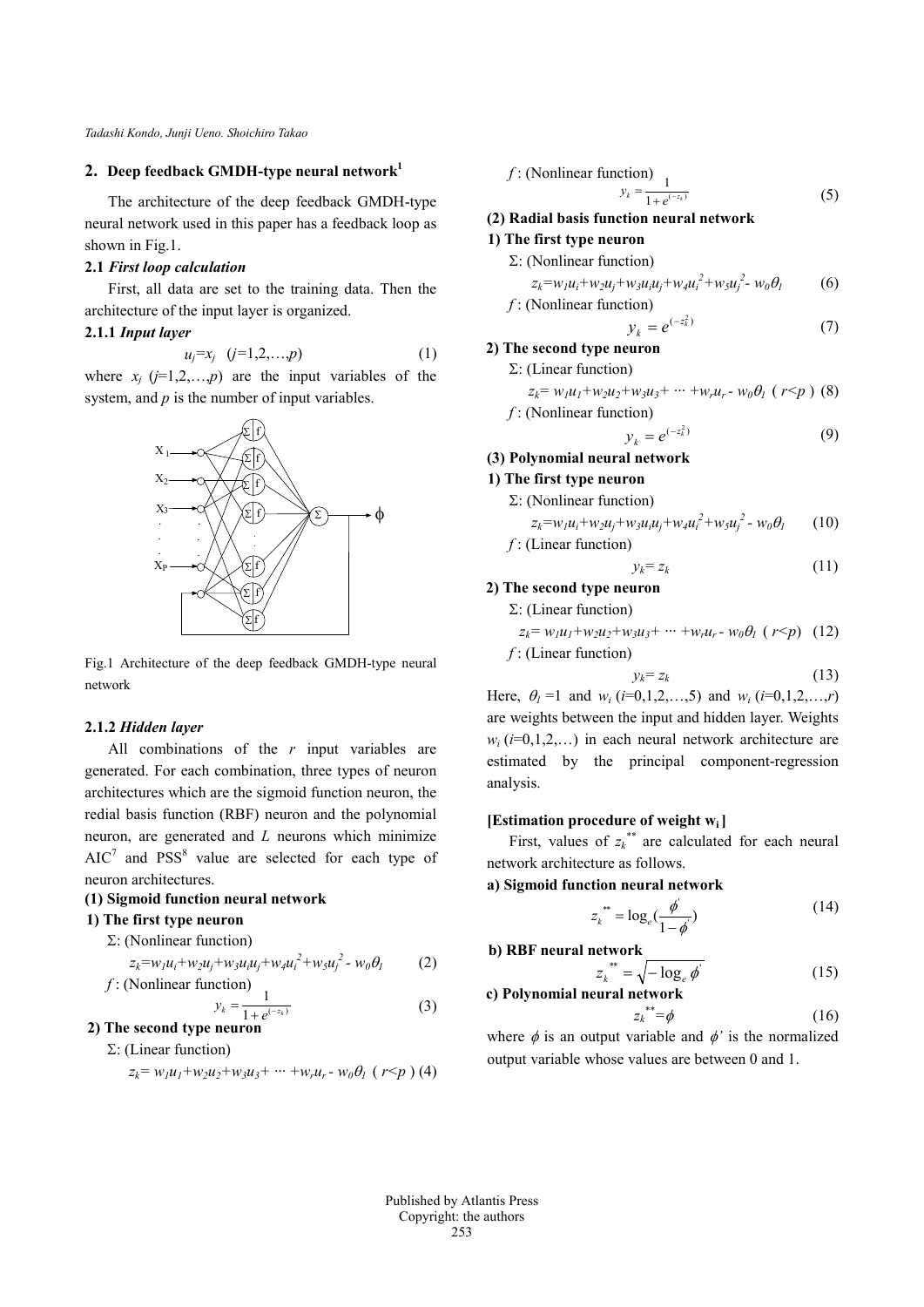### **[Principal component-regression analysis]**

Multi-colinearity is generated in the function  $\Sigma$  of the neurons. In this study, the function  $\Sigma$  is calculated using the principal component-regression analysis.

In the case of Eq.(2), orthogonal vector  $\nu$  is calculated.

$$
\underline{\mathbf{v}} = C \cdot \underline{\mathbf{u}} \tag{17}
$$

Here,  $\underline{v}=(v_1,v_2,\ldots,v_5)$ ,  $\underline{u}=(u_i u_j, u_i u_j, u_i^2, u_j^2)$ 

*v* is orthonormal vectors and *C* is orthonormal matrix. *C* is calculated using the following eigenvalue equation.

$$
R \cdot C = C \cdot A \tag{18}
$$

Here, *R* is a correlation matrix. Then, variable  $z_k$  is calculated using orthogonal regression analysis.

$$
z_k = \underline{\mathbf{w}}^{\mathrm{T}} \cdot \underline{\mathbf{v}} \\
= w_1 v_1 + w_2 v_2 + \dots + w_5 v_5
$$
\n(19)

Using the principal component-regression analysis, variable  $z_k$  in the function  $\Sigma$  is calculated without multicolinearity. In (19), useful orthogonal variables  $v_i(i=1,2,...,5)$  are selected by stepwise regression analysis $9$  using AIC<sup>7</sup> or PSS $8$  criterion.

*L* neurons having the smallest AIC or PSS values are selected for three types of neuron architectures. The output variables  $y_k$  of *L* selected neurons for three types of neuron architectures are set to the input variables of the neurons in the output layer.

### **2.1.3** *Output layer*

For three types of neural network, the outputs  $y_k$  of the neurons in the hidden layer are combined by the following linear function.

$$
\phi^* = a_0 + \sum_{k=1}^{L} a_k y_k \tag{20}
$$

Here,  $L$  is the number of combinations of the input variables and  $y_k$  is the intermediate variables. The optimal intermediate variables  $y_k$  are selected by stepwise regression analysis<sup>9</sup> using  $AIC<sup>7</sup>$  or  $PSS<sup>8</sup>$ criterion. Eq. (20) is calculated for three types of neural network architectures. The neural network architecture which has smallest AIC or PSS value is selected. Then, the estimated output values  $\phi^*$  which is selected in the output layer is used as the feedback value.

# **2.2** *Second and subsequent loop calculations*

First, the estimated output value  $\phi^*$  is combined with the input variables *x* and all combinations between the estimated output value  $\phi^*$  and the input variables *x* are generated. The same calculation as the first feedback loop is iterated. When AIC or PSS value of the linear function in (20) is not decreased, the loop calculation is terminated and the complete neural network architecture is organized by the *L* selected neurons in each feedback loop.

## **3. Application to the medical image diagnosis of lung cancer**

In this study, the lung cancer regions were automatically recognized using the deep feedback GMDH-type neural network and these regions were extracted. Multi-detector row CT (MDCT) images of the lung were used in this study.

# **3.1** *Results of the medical image recognition by the deep feedback GMDH-type neural network*

The MDCT image shown in Fig.3 which was extracted from the MDCT image in Fig.2, was used for organizing the neural network. *x* and *y* coordinates and the statistics of the image densities in the neighboring regions of the *N*×*N* pixels at the positions of the learning points are used as the input variables of the neural network. Only five input variables which are the mean, the standard deviation, the variance and  $x$  and  $y$ coordinates were automatically selected as useful input variables. The output value of the neural network is zero or one. When *N*×*N* pixel region is contained in the lung cancer and blood vessel regions, the neural network set the pixel value at the center of the *N*×*N* pixel region to one and this pixel is shown as the white point. The neural networks were organized when the values of *N* were from 3 to 10. It was determined that when *N* was equal to 3, the neural network architecture had the smallest recognition error. Five useful neurons were selected in each hidden layer. Fig.4 shows the PSS values of the three types of neurons in the second layer. The RBF neural network architecture was selected by the deep GMDH-type neural network algorithm. Fig.5 shows the variation of PSS values in each layer. PSS values decreased gradually and very small PSS value was obtained at the seventh feedback loop calculation. The lung cancer and blood vessel regions were recognized by using the organized neural network and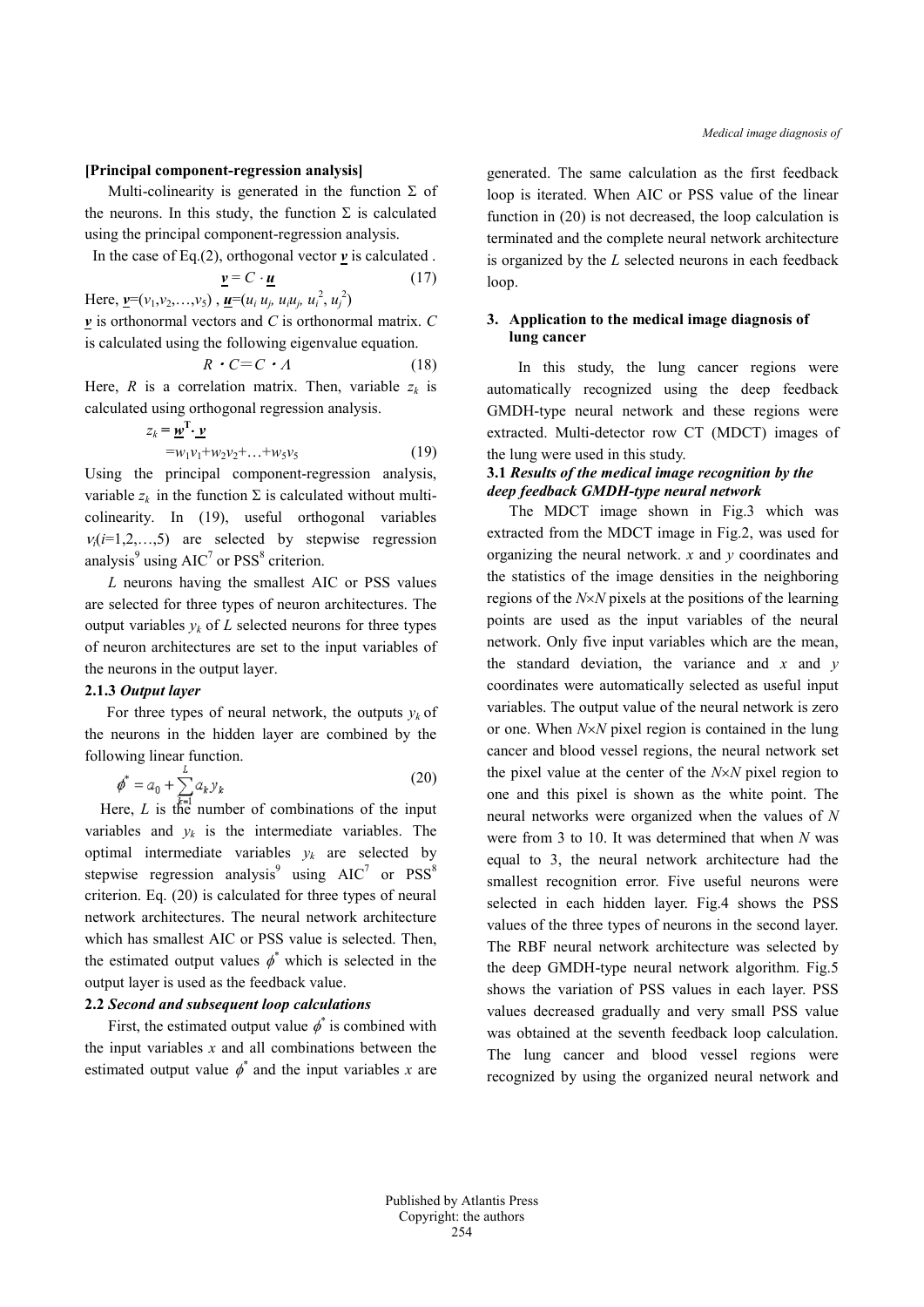was extracted automatically. Fig.6 shows the output image of the deep feedback GMDH-type neural network. This output image was processed by the post-processing analysis. In the post-processing, the small isolated regions were eliminated and the outlines of the lung cancer regions were expanded outside by *N*/2 pixels. Fig.7 shows the output image after this processing. In order to check the matching between the original image and the output image of the neural network, the output image was overlapped on the original image in Fig.3. The overlapped image is shown in Fig.8. From Fig.8, we can see that the output image was very accurate. Fig.9 shows the extracted gray scale lung cancer image. These image processing were carried out for all slices by the organized deep feedback GMDH-type neural network and the 3-dimensional lung cancer image was generated as shown in Fig.10.



Fig.2 Original image



Fig.3 Original image extracted from Fig.2



Fig. 4 PSS values of three types of neurons



Fig. 5 Variation of PSS value in each feedback loop



Fig. 6 Output image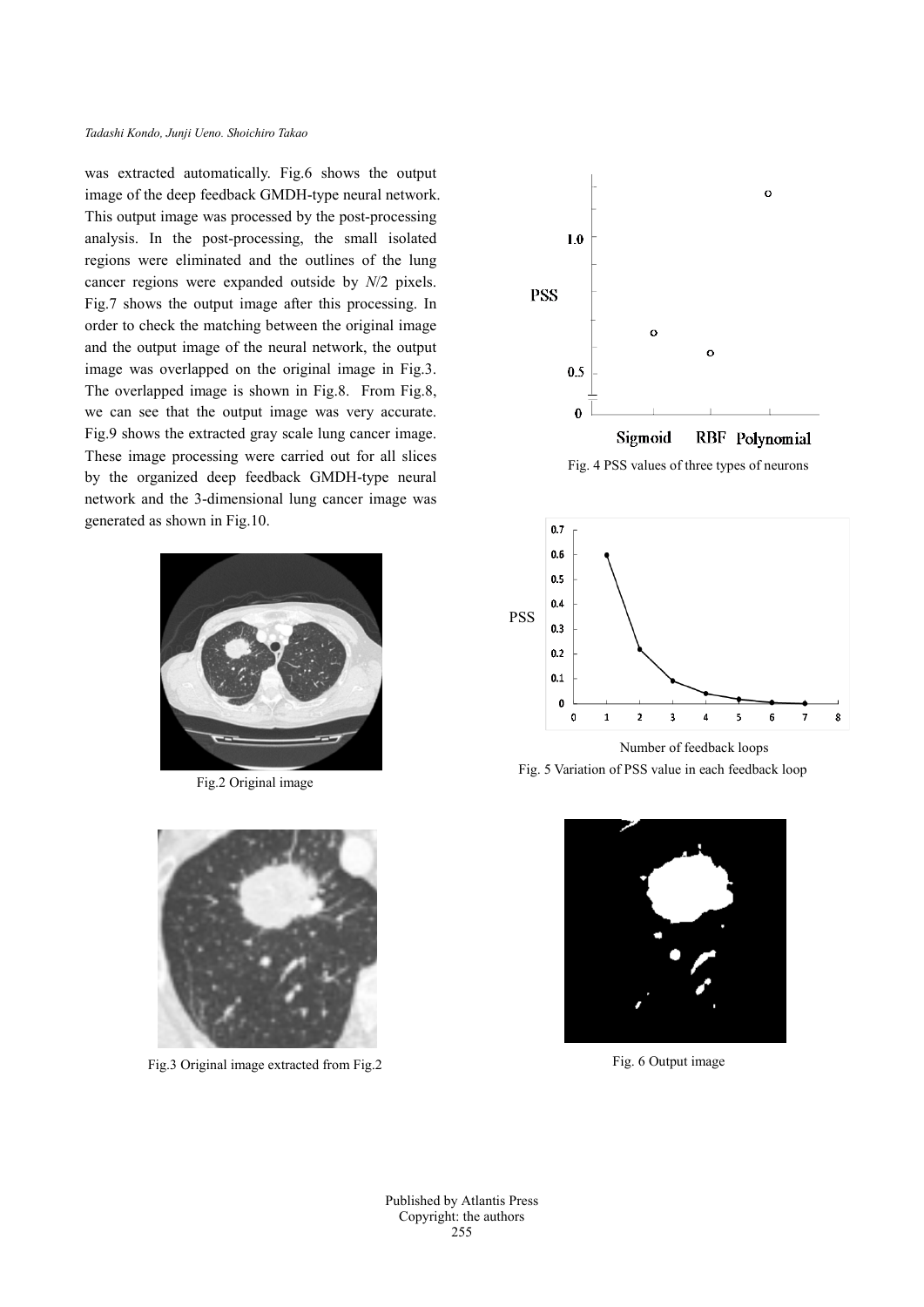

Fig.7 Output image after the post processing



Fig. 8 Overlapped image



Fig. 9 Extracted gray scale image of lung cancer



Fig.10 The 3-dimensional image of lung cancer

# **3.2** *Extraction by the conventional neural network using sigmoid function.*

A conventional neural network trained using the back propagation algorithm was applied to the same recognition problem. The learning calculations of the weights were iterated changing structural parameters such as the number of neurons in the hidden layer and the initial values of the weights. The output images, when the numbers of neurons in the hidden layer (*m*) are 5, 7 and 9, are shown in Fig.11. These images contain more regions which are not part of the lung cancer and blood vessel regions, and the outlines of the lung cancer are not extracted with required clarity compared with the output images obtained using the deep feedback GMDH-type neural network algorithm, which are shown in Fig.6.



(a) *m*=5